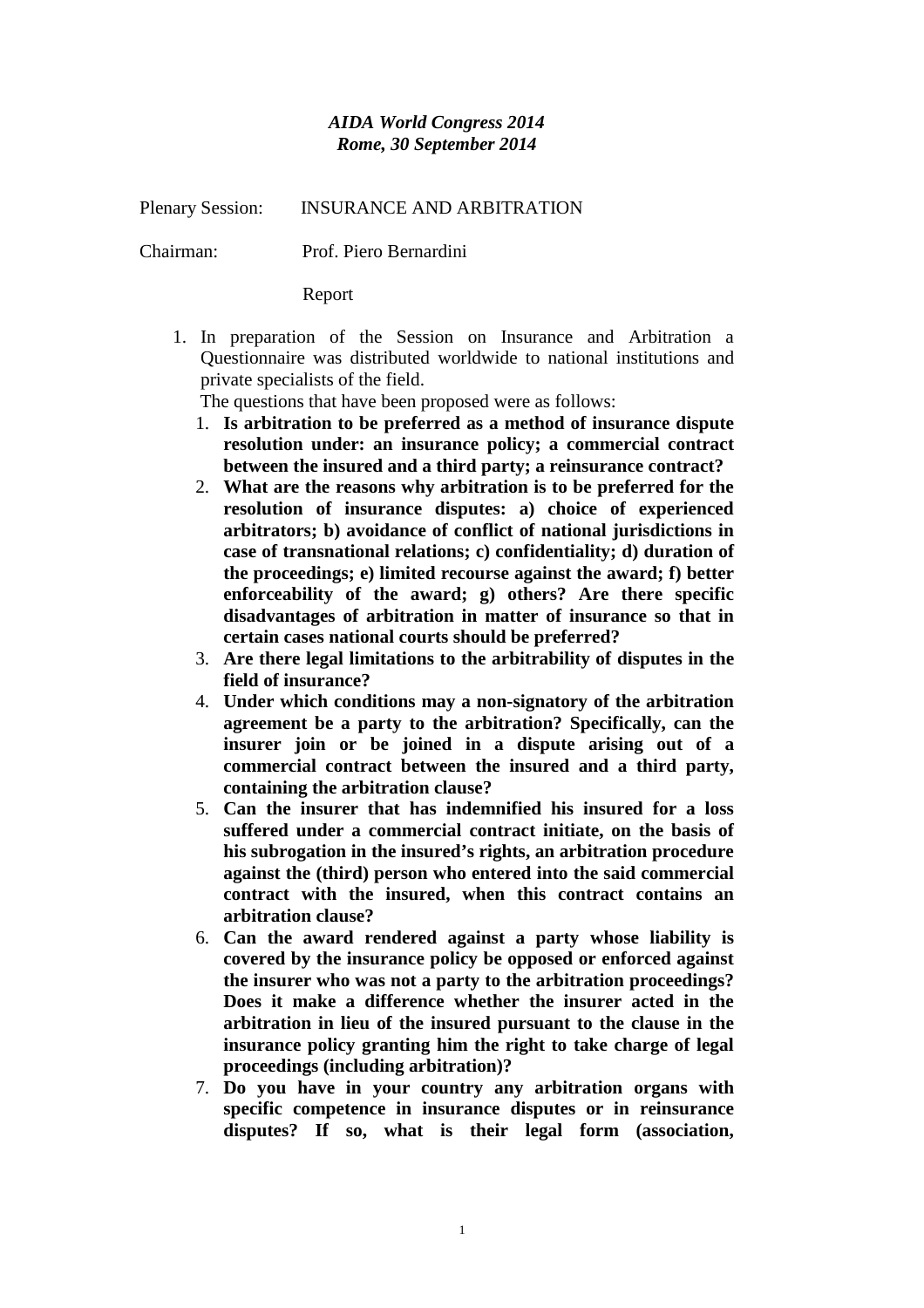## **professional organization like an insurer association, etc.)? Are they linked with AIDA?**

- 2. Thirty-three Answers were received, out of which thirty-one are based on domestic legislation and jurisprudence: Argentina, Australia, Belgium, Brazil, Chile, Colombia, Costa Rica, Denmark, France, Germany, Greece, Hong Kong, Hungary, Iran, Israel, Italy, Japan, Korea, Mexico, Netherlands, Poland, Portugal, Serbia, South Africa, Spain, Switzerland, Taiwan, Turkey, United Kingdom, Uruguay, United States. In addition, Answers were received from ARIAS Europe and CEFAREA (the Centre Français d'Arbitrage de Réassurance et d'Assurance). The Answers received may be considered as sufficiently representative of the status of the law and practice in areas of the world having different legal backgrounds and traditions. The attached table shows the contributor(s) for each Answer.
- 3. A review of the Answers permits to draw some conclusions as follows.
	- (i) Regarding Question No. 1, the large majority of the Answers indicates that arbitration is not the preferred method for resolving disputes between the insurer and the insured, this for different reasons. One of the reasons given is that insurance disputes frequently involve a large number of parties and arbitration does not make the disposition of multiple parties disputes easy (France). Another reason given is the risk that arbitration agreements might be used by some insurers to deprive the insureds of their lawful judge and a fair trial (Germany). A third reason given is the fact that policy holders usually trust in state court system or the risk that the enforceability of arbitration clauses in General Terms and Conditions of consumer contracts could be challenged (Switzerland). In some countries the insurance law prohibits the inclusion of an arbitration clause in the policy (Argentina). By contrast, in some countries arbitration is the preferred method for resolving disputes between insurer and insured. In Belgium, this had long been the case until the law of 1992. Since then, in consumer contracts arbitration agreements are no longer admitted, except after the dispute has arisen but that law and the implementing regulation have left the door fully open for arbitration in large risks, where it still prospers. An exception is also made in marine insurance under the P&I Club (the mutual insurance organization covering liability of ship-owners and other operators), the Rules of the Club containing invariably an arbitration clause for resolution of disputes between the insured member and the Club. Arbitration appears to be widely used in commercial contracts between the insured and a third party , thus permitting the subrogation of the insurer to the insured to the extent of the indemnity paid, as well as to settle reinsurance disputes.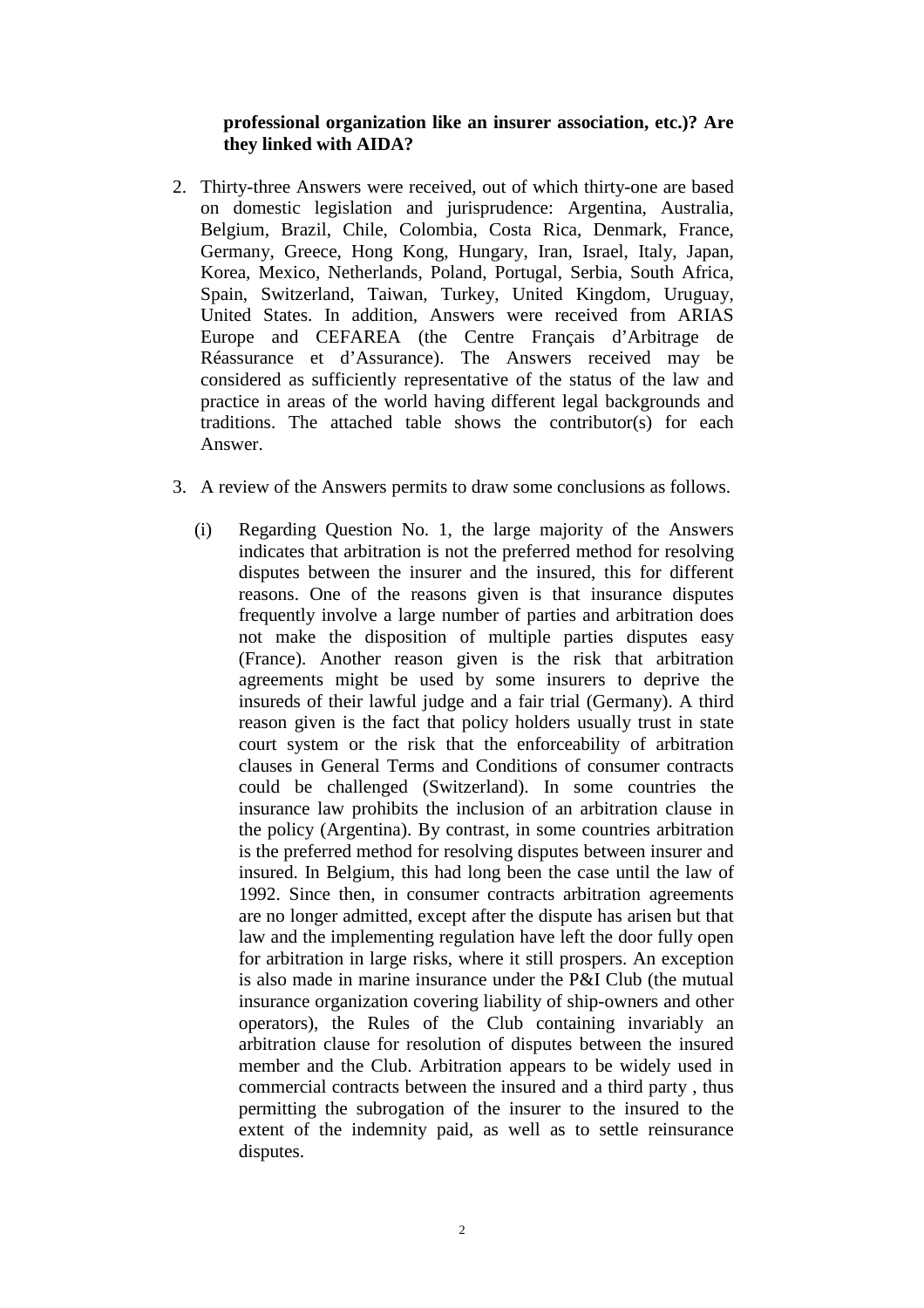- (ii) Regarding Question No. 2, a variety of reasons are given to explain the preference for choosing arbitration in insurance matters:
	- limited recourse against arbitral award (Australia, Belgium, France, Italy, South Africa);
	- an easy path to enforcement (Australia, France, Germany, Poland);
	- the free choice of arbitrators (Australia, France, Germany, Poland);
	- confidentiality of the proceedings (Belgium, Brazil, Germany, Korea, Switzerland, Taiwan, United Kingdom, United States);
	- expertise of the arbitrators (Belgium, France, Germany, Hong Kong, Korea, Taiwan, Turkey, United States);
	- shorter duration (Brazil, Poland, Germany, Honk Kong, Turkey, Taiwan);
	- more limited cost (Turkey);
	- power to decide *ex aequo et bono* (Switzerland, Taiwan);
	- avoidance of conflict of jurisdictions (Italy, Korea, Poland, Switzerland, Taiwan, United States)

Disadvantages are so indicated:

- cost (Belgium, France, Hong Kong, Poland, South Africa)
- binding force of the award limited to the parties (Australia, Hong Kong, South Africa, United Kingdom).
- (iii) Regarding Question No. 3, the following legal limitations to arbitrability of insurance disputes have been indicated:
	- arbitration may be agreed only once the dispute has arisen (Belgium and Denmark in consumer contracts);
	- arbitration may not be provided in domestic consumers contracts, life insurance and home insurance contracts (France), in State provided welfare, labour accidents or pension insurance policy (Italy);
	- if the parties cannot freely dispose of the rights subject to an insurance dispute (Serbia);
	- as the only means to resolve a dispute in a short-term insurance policy (South Africa);
	- for insurance disputes if the relevant matter cannot be arbitrated, as in case of divorce, criminal matters, issues of status or company liquidation (South Africa);
	- for disputes concerning real rights or immovable property (Turkey);
	- in certain States under personal life insurance policies or against statutory liquidators of insurance companies under State insurance insolvency statutes (United States);
	- access to arbitration process is allowed in certain cases only against qualified respondents (Taiwan against "banking", "securities", "futures" and "insurance" enterprises under the FOI dispute resolution mechanism).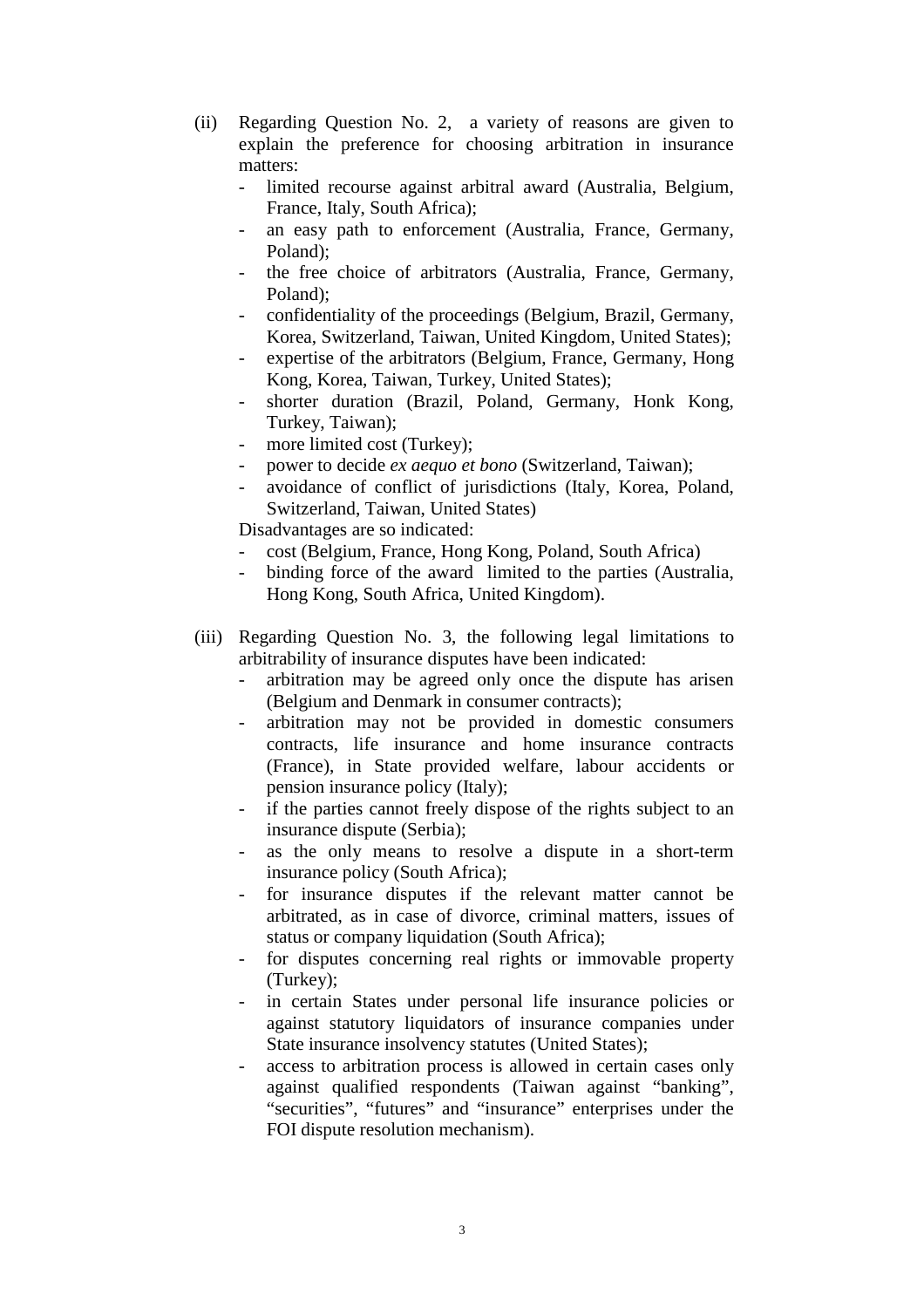- (iv) Regarding Question No. 4, the generally accepted rule is that arbitration is based on the parties' consent and the principle of privity of contracts. The insurer as a third party may not be joined in the dispute unless there is agreement of the insurer itself, of all parties in dispute and of the arbitral tribunal. There are limited exceptions applicable also to insurance cases, as follows:
	- France, in case a non-signatory party has actively participated in the negotiation and performance of the contract containing the arbitration clause;
	- Hong Kong, regarding non-signatories that are intended third party beneficiaries, regarding a third party with the right of subrogation (such as insurance companies) or a controlling company when there is clear evidence of agency relationship or an intent to be bound by the assumed or assigned arbitration agreement;
	- Italy, in case of third party's intervention *ad adiuvandum* of one of the parties without advancing any new cause of action or any claim or in case of necessary joinder in the presence of an indivisible cause of action (art. 816-quinquies code of civil procedure); in case of payment by the insurer with ensuing subrogation in the insured's position in a pending arbitration;
	- South Africa, in case of third party's intervention *ad adiuvandum* of one of the parties if there is a legal interest and upon application to the arbitral tribunal.
	- United States, under the Federal Arbitration Act a nonsignatory can be joined in an arbitration: (i) where through its conduct it has assumed the obligation to arbitrate; or (ii) has taken advantage of the arbitration clause and is estopped from denying its obligation to arbitrate; or (iii) is the *alter ego* or the principal of the signatory.
- (v) Regarding Question No. 5, except in a limited number of cases, as mentioned below, the insurer that has paid is subrogated to the insured's position in the arbitration agreement between the latter and the third party to the extent of the amount paid to the insured. However: in Argentina and Portugal subrogation is inapplicable regarding personal insurance; in Brazil, no subrogation is allowed unless expressly and voluntarily agreed with the third party; in Switzerland, subrogation into the insured's claim against the third party occurs only if the third party is liable in tort, the question of subrogation in the arbitration clause therefore does not arise in case of contractual claims.
- (vi) Regarding Question No. 6, the position of national procedural and arbitration laws may be summarized by distinguishing two cases as follows:
	- a) the case in which the insurer has not been a party to the arbitration proceedings by subrogation or otherwise or has not conducted the same in the name of the insured, in which case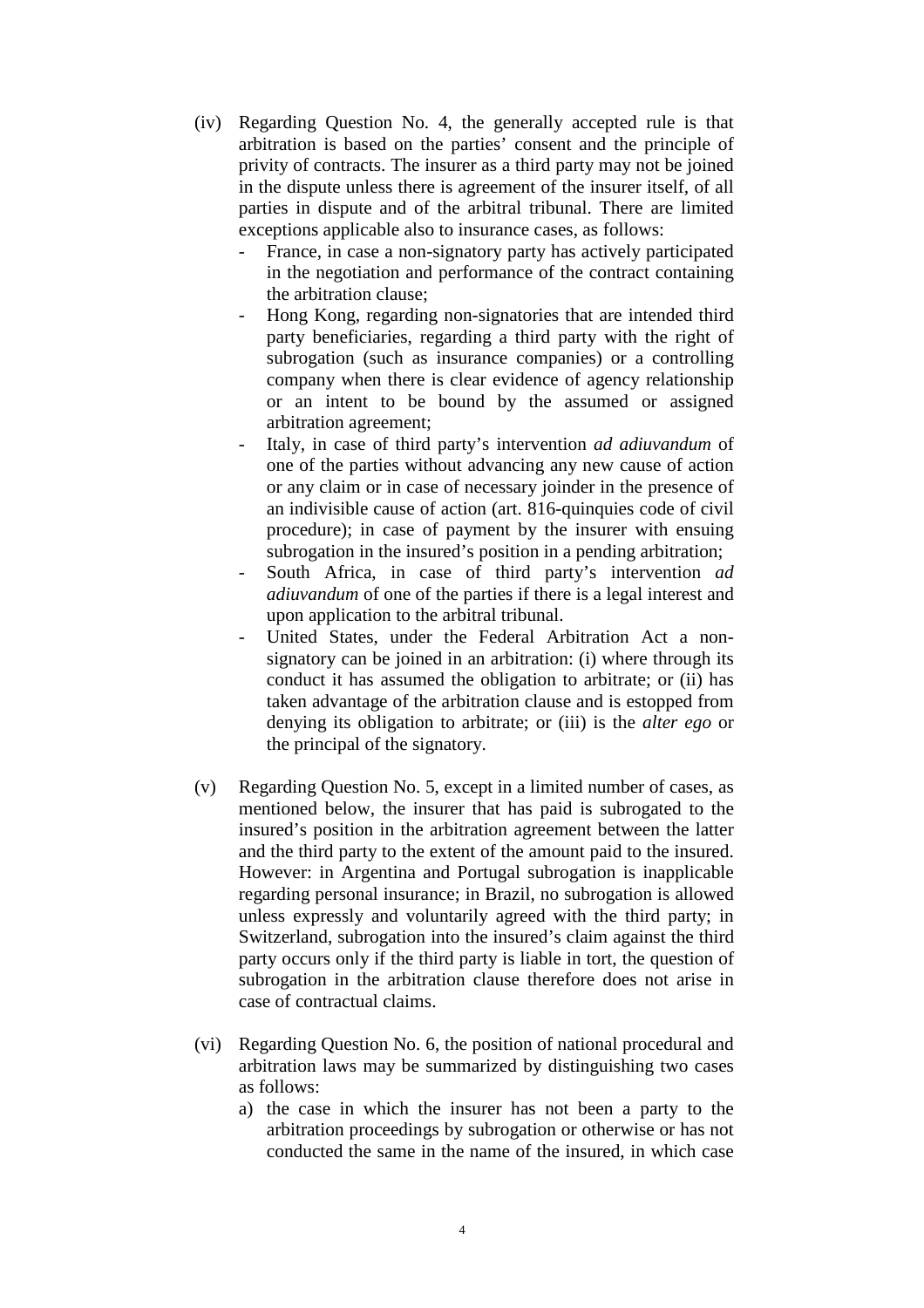it is not bound by the award which cannot be enforced against it or opposed ("*opposable*") to it by the insured (except apparently in France, Mexico, Switzerland and some States of the United States);

- b) the case in which the insurer has conducted the arbitration proceedings in the name of the insured as permitted or directed by the insurance policy, therefore not by virtue of subrogation or otherwise, in which case it will not become a party to those proceedings entitled as such to enforce or oppose the award but the award, although not directly enforceable against it, is "*opposable*" to the insurer (Belgium, Chile, Germany for general liability insurance, Mexico, South Africa, Taiwan and United Kingdom under a liability insurance policy).
- 4. In view of Plenary Session the following Panel Members have been designated:
	- Prof. Osvaldo Contreras Strauch, Professor of Commercial Law, Diego Portales University, Santiago, Chile;
	- Prof. Marcel Fontaine, Professor Emeritus Catholic University of Louvain, Belgium;
	- Professor Sir Bernard Rix, Retired Lord Justice of Appeal and Professor of International Commercial law at Queen Mary University of London, United Kingdom;
	- Victoria H. Roberts, President Federation of Defense and Corporate Counsel; Vice President and Counsel Meadowbrook Insurance Group USA.
- 5. In light of the Answers that have been given to the Questionnaire, the following topics have been selected for this Session as reflecting issues that have received greater attention:
	- a) Advantages and disadvantages of arbitration for the settlement of insurance disputes with respect to litigation before national courts;
	- b) The involvement of the insurer in the arbitration proceedings in which he/she is not a party and the effect on him/her of the arbitration award.

These topics shall be addressed first briefly by Panel Members then through questions from the Audience, separately for each topic. A short introduction by the chairperson shall indicate the relevance of these topics in the arbitration experience along the following lines.

6. Regarding the first topic, except in a limited number of cases, the reasons why arbitration is the preferred means of resolving commercial disputes, including disputes in the field of insurance, are widely shared.

To put it simply, businesses perceive arbitration as providing a neutral, speedy and expert dispute resolution process, largely subject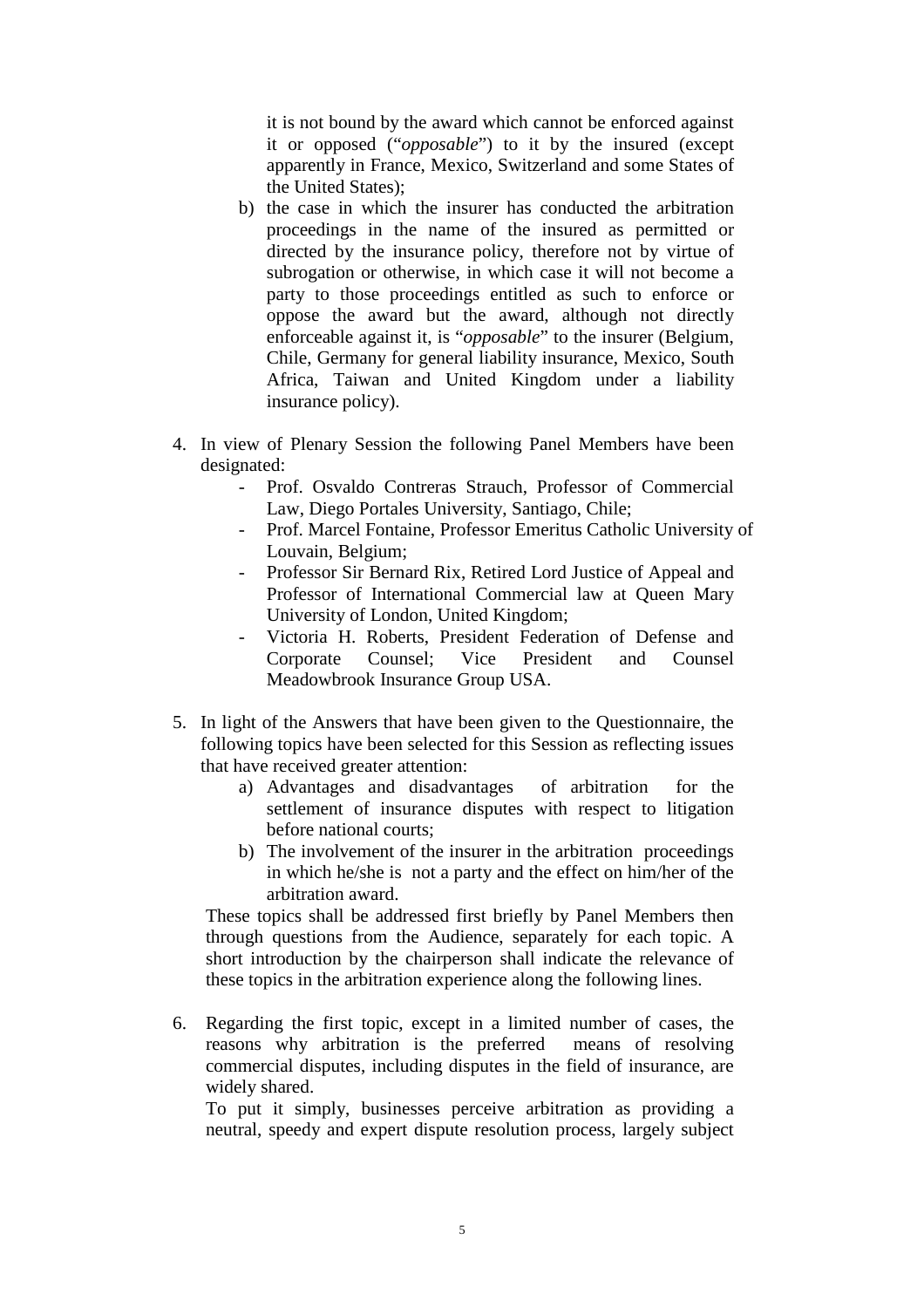to the parties control in a single, centralized forum, with enforceable dispute resolution agreements and decisions.

Many of these perceived advantages are common to domestic and international arbitration. First among them is the parties' ability to appoint as arbitrators persons that are best suited to settle that particular dispute which , being already arisen, is known in its main characteristics. Considering that insurance disputes are more than often characterized by technical problems, nothing would prevent the parties to select as arbitrators experts in the field or add technical experts to a panel composed of legal experts.

Advantages are even greater when the arbitration is international in view of the parties' different nationalities. What matters in this case is the selection of the most appropriate seat for the arbitration, such being one where the national law promotes finality, speed and reasonable cost, avoiding wasteful post-award litigation before national courts. Overcoming problems that arise in transnational litigation for determining which national court is competent for that particular dispute and ensuring the enforceability of the award under the New York Convention (presently ratified by over 150 States) are recognized advantages of international arbitration.

The majority of commentators tend to emphasize the advantages of arbitration giving less attention to its disadvantages. The latter exist and have a bearing on arbitration in insurance matters. The fact that arbitration is founded on the parties' will and exists within the limits of their arbitration agreement prevents the joinder of third parties, such as the insurer, to the arbitration proceedings between the insured and its contractual partner or the consolidation of proceedings having different parties, unless all parties and the arbitral tribunal give their consent to such joinder or consolidation. Another limitation is represented by the non-arbitrability in some countries of insurance disputes in certain fields. Thus, in France an arbitration agreement may only be concluded in the context of a professional activity and the insured not always act in that capacity (art. 2061 civil code). In Belgium, arbitration agreements, while freely permitted for large risks, may not be agreed in advance in consumer contracts, this to protect the consumer as the weaker party. Likewise in Denmark. In South Africa, a clause in a short-term insurance policy providing for arbitration as the sole means to solve the dispute is void. Certain states of the United States prohibit arbitration in personal life insurance policy.

7. Regarding the second topic, as previously mentioned there is a wide consensus by commentators as to the principle according to which since arbitration is based on the parties' consent it may only bind those that have signed the contract containing the arbitration clause or the separate arbitration agreement referring to such contract (so-called principle of "privity of contracts"). It is generally accepted that the insurer that has paid the insured may be a party to the arbitration proceedings with the third party to the contract with the insured by